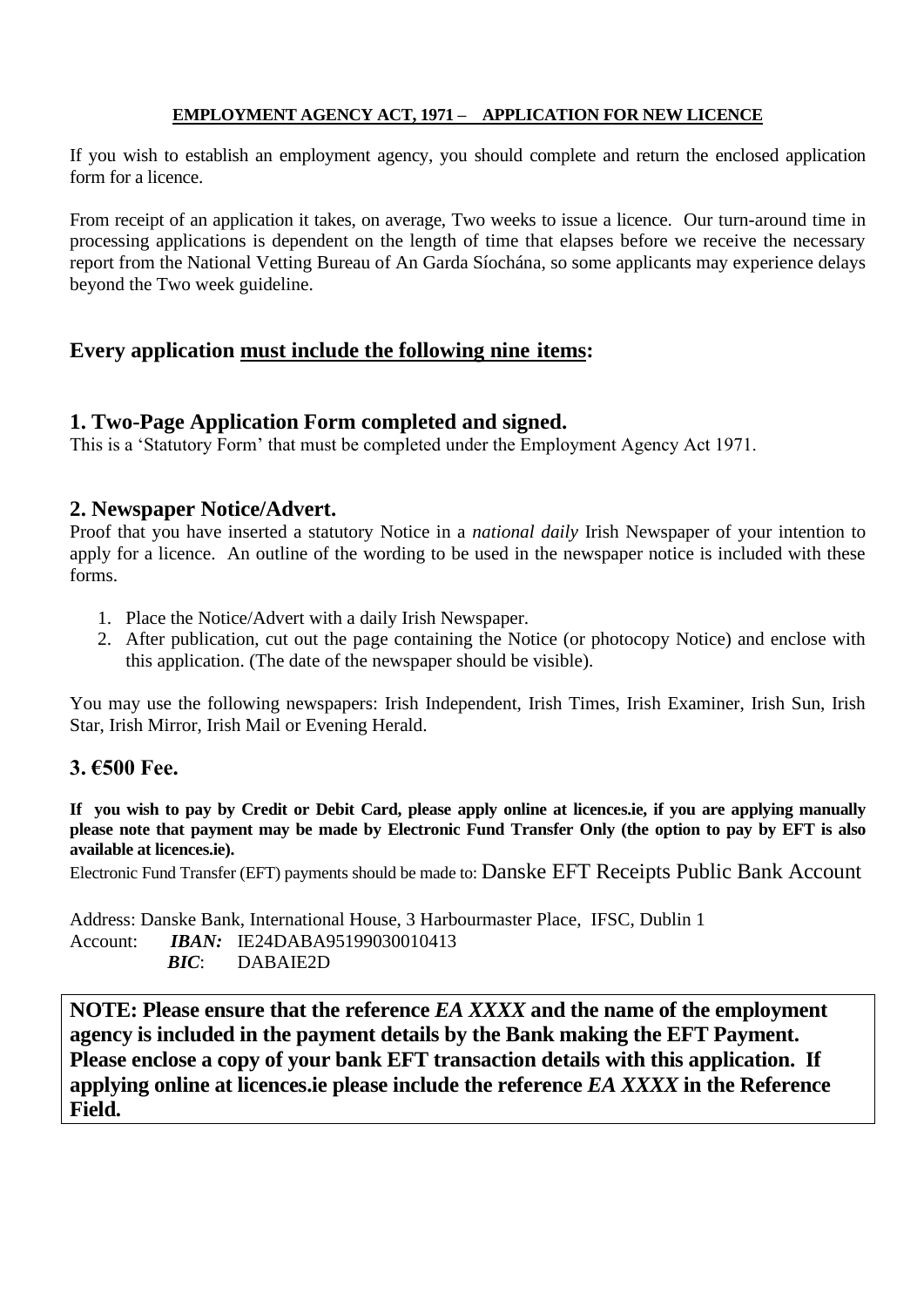# **4. Garda Vetting.**

Please complete and sign the Vetting Invitation Form and *return it to us with the rest of your application*. Do **not** send this form directly to the Vetting Bureau. This one page form provides us with sufficient information to create an invitation for you to complete an E-vetting application**.** Once we enter the data from the invitation form you will receive an e-mail from the Garda e-vetting Portal **(evetting.do not [reply@garda.ie](mailto:reply@garda.ie)**) will then need to complete the vetting process logging in using your

email address and date of birth.

# **5. Photo ID.**

We require a copy of current photo id (e.g. passport, driving licence) in order to do the Garda Vetting Process.

### **6. Two Independent Referee Forms.**

Persons to whom the applicant is well known but not related should complete these forms. The person completing the form does not need to hold any particular position (i.e. they don't have to be a Bank Manager, Solicitor etc). These two forms should accompany your application.

### **7. Health & Safety Requirements Statement.**

Your business premises must comply with the Safety, Health and Welfare at Work Act 2005. For more information on health and safety in the workplace contact the Health and Safety Authority (tel 0818 289 389, www.hsa.ie).

# **8. Proof that you have registered your business with the Companies Registration Office.**

Send us a copy of your Business Name Registration issued by the C.R.O. and, if your company is incorporated, a copy of your Certificate of Incorporation. Contact the **Companies Registration Office** for information on registering a business name (tel 01 8045200, www.cro.ie ).

### **9. Statement of Fees.**

A 'Statement of Fees' is a statement outlining the fees that you intend to charge clients (i.e. your 'Terms & Conditions'). We seek a copy of your fee structure to ensure that you do not charge the candidate/jobseeker a fee. *It is illegal to charge the candidate/job-seeker a fee solely for agreeing to seek employment under The Employment Agency Act, 1971*. You can, of course, structure your client fees at any rate you choose.

If you intend to charge variable fees on a negotiated contract-by-contract basis, you can submit an estimated Statement of Fees. You could state, for example, "We intend to charge clients between 10% and 20% of first year salary. We will never charge a job candidate a fee".

Please send your application to:

**Employment Agency Licencing Workplace Relations Commission Department of Enterprise, Trade & Employment O'Brien Road Carlow R93 E920**

If born outside the EEA\*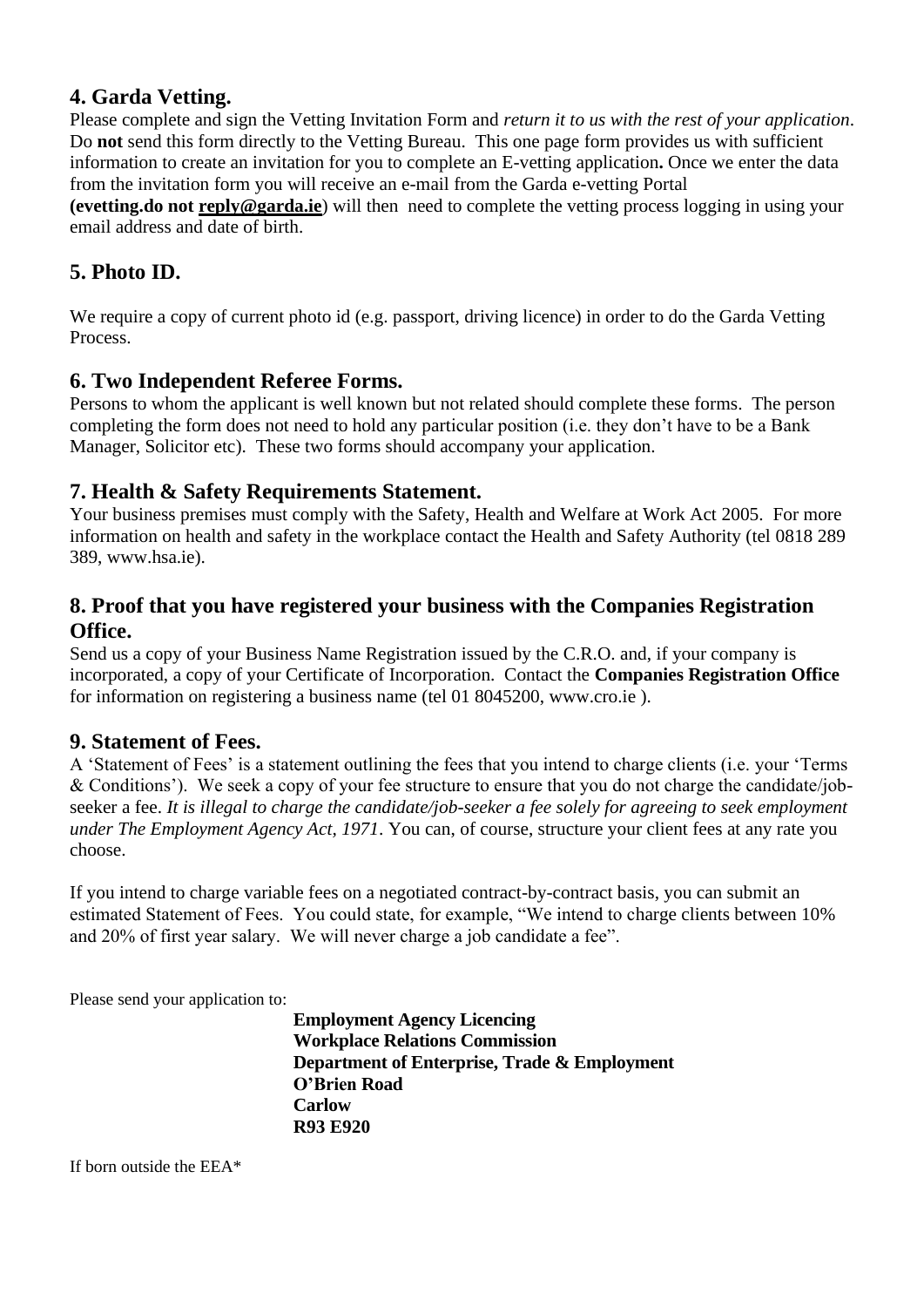If you were born outside of the EEA\*, you should send with your application a photocopy of either your passport (if an EU passport), or a photocopy of your Irish residency card. This is to confirm to us that you do not need 'Business Permission' from the Department of Justice to establish a business in Ireland. \*EEA = European Union plus Iceland, Liechtenstein & Norway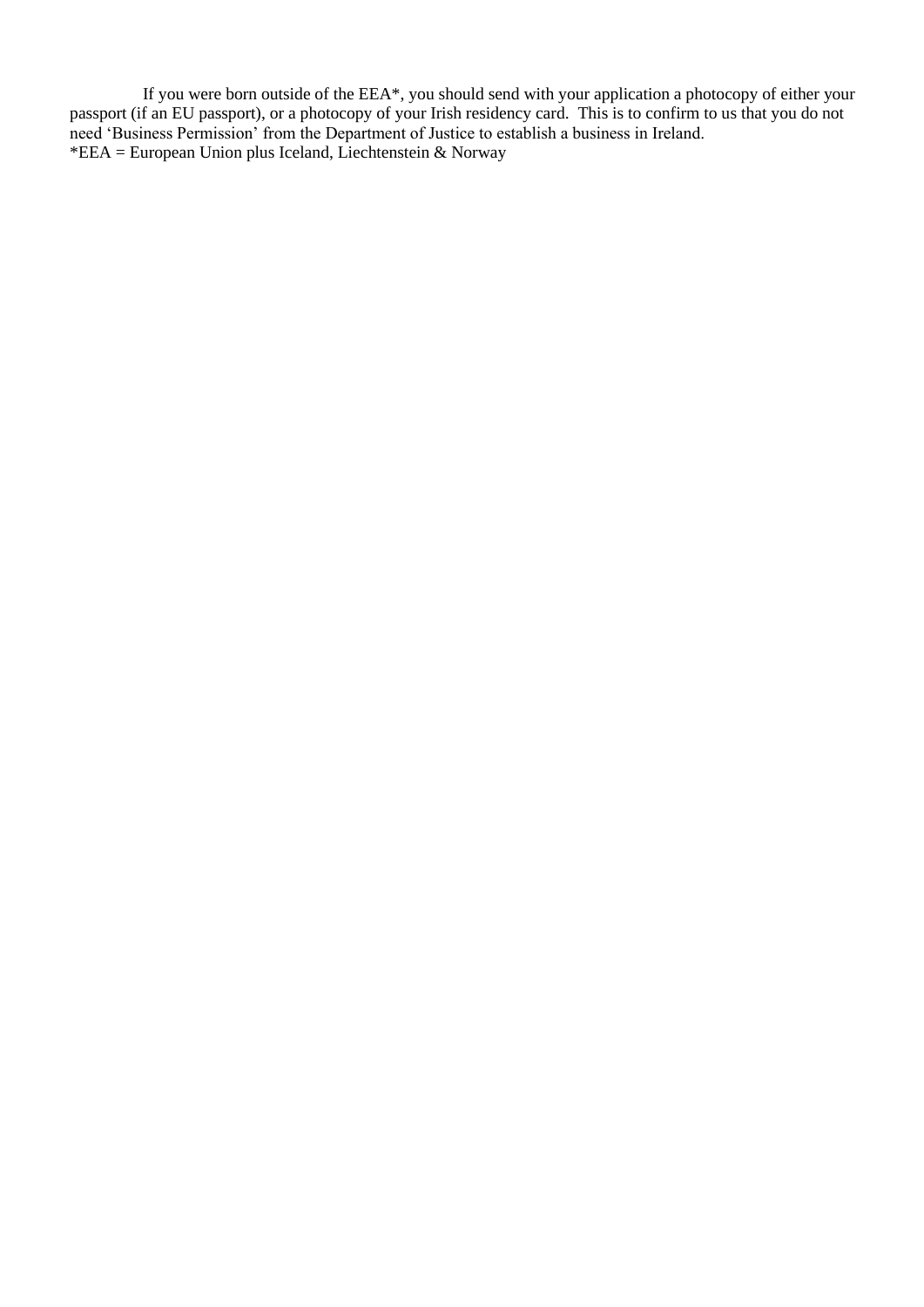# **Employment Agency Licence - " Application Form"**

| 1. | Application for a licence under the above Act and for approval of fees under that Act.               |  |  |  |          |  |  |  |  |  |  |  |
|----|------------------------------------------------------------------------------------------------------|--|--|--|----------|--|--|--|--|--|--|--|
|    |                                                                                                      |  |  |  |          |  |  |  |  |  |  |  |
|    |                                                                                                      |  |  |  |          |  |  |  |  |  |  |  |
|    |                                                                                                      |  |  |  |          |  |  |  |  |  |  |  |
|    |                                                                                                      |  |  |  | (Name Of |  |  |  |  |  |  |  |
|    | Newspaper) of the ____________ day of _______________________ 20______ (a copy of which is attached  |  |  |  |          |  |  |  |  |  |  |  |
|    | hereto) of my intention to make this application, hereby apply to the Minister for Enterprise, Trade |  |  |  |          |  |  |  |  |  |  |  |
|    | and Employment for a licence to carry on the business of an employment agency at (Agency             |  |  |  |          |  |  |  |  |  |  |  |
|    |                                                                                                      |  |  |  |          |  |  |  |  |  |  |  |
|    |                                                                                                      |  |  |  |          |  |  |  |  |  |  |  |
|    |                                                                                                      |  |  |  |          |  |  |  |  |  |  |  |
|    |                                                                                                      |  |  |  |          |  |  |  |  |  |  |  |
| 2. | If applying as the nominee of a body (whether incorporated or unincorporated)                        |  |  |  |          |  |  |  |  |  |  |  |
|    | please state:                                                                                        |  |  |  |          |  |  |  |  |  |  |  |
|    |                                                                                                      |  |  |  |          |  |  |  |  |  |  |  |
|    |                                                                                                      |  |  |  |          |  |  |  |  |  |  |  |
|    | (b) Name(s) of Directors:                                                                            |  |  |  |          |  |  |  |  |  |  |  |
|    |                                                                                                      |  |  |  |          |  |  |  |  |  |  |  |

3. I declare that:

(i) The premises at which I/we\* propose to carry on the business of an employment agency are suitable for the purpose, having regard to Article 7 of the Employment Agency Regulations, 1971 (S.I. No. 255 of 1972):

- (ii) I am/We are \* the owner(s) or tenant(s) of the said premises;
- (iii) I am/We are suitable person(s)\* to carry on the business of an employment agency, having regard to the provisions of Article 8 of the Employment Agency Regulations, 1972.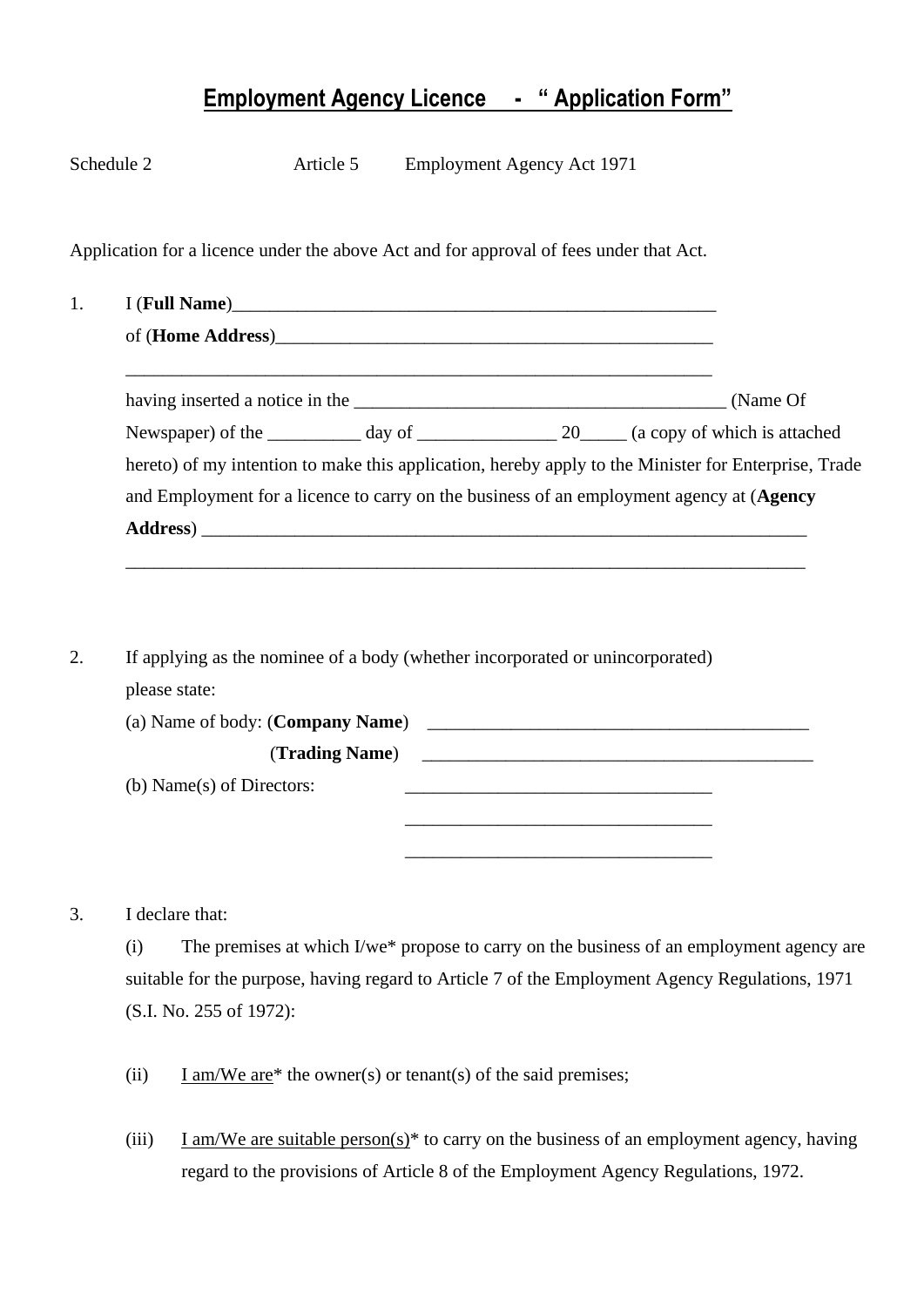\* Strike out whatever does not apply.

## 4. The **following persons are prepared to furnish references** to support my application:

\_\_\_\_\_\_\_\_\_\_\_\_\_\_\_\_\_\_\_\_\_\_\_\_\_\_\_\_\_\_\_\_\_\_\_\_\_\_\_\_\_\_\_\_\_\_\_\_\_\_\_\_\_\_\_\_\_\_\_\_\_

(Note: these should be persons resident in the State to whom the applicant is well known but not related).

**Signature:** \_\_\_\_\_\_\_\_\_\_\_\_\_\_\_\_\_\_\_\_\_\_\_\_\_\_\_\_\_\_\_\_\_\_\_\_\_\_\_\_\_\_\_\_\_\_\_\_\_\_\_

| Fax No: |  |
|---------|--|
| E-Mail: |  |
| Date    |  |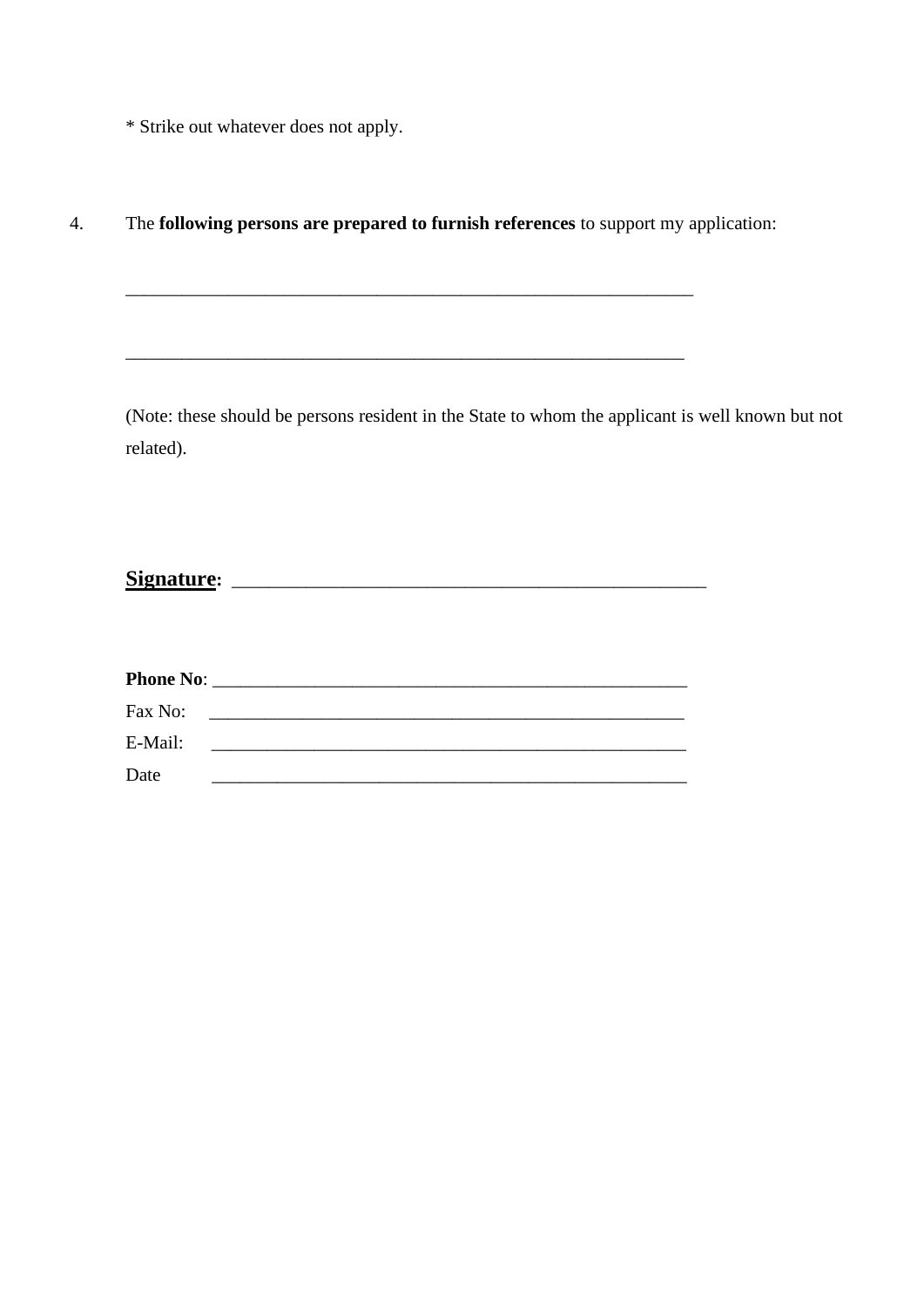# **Wording for Newspaper Notice/Advertisement**

"Employment Agency Act, 1971

We *(company name)* hereby give notice of our intention to apply for a licence under the above Act to carry on the business of an employment agency at the premises specified below:

*\*address of agency*

\*if multiple agency offices, list all agency addresses

**------------------------------------------------------------------**

**(Sample Wording)**

"We Gallagher Executive Search Ltd hereby give notice of our intention to apply for a licence under the above Act to carry on the business of an employment agency at the premises specified below:

> 579 Dame Street Dublin 2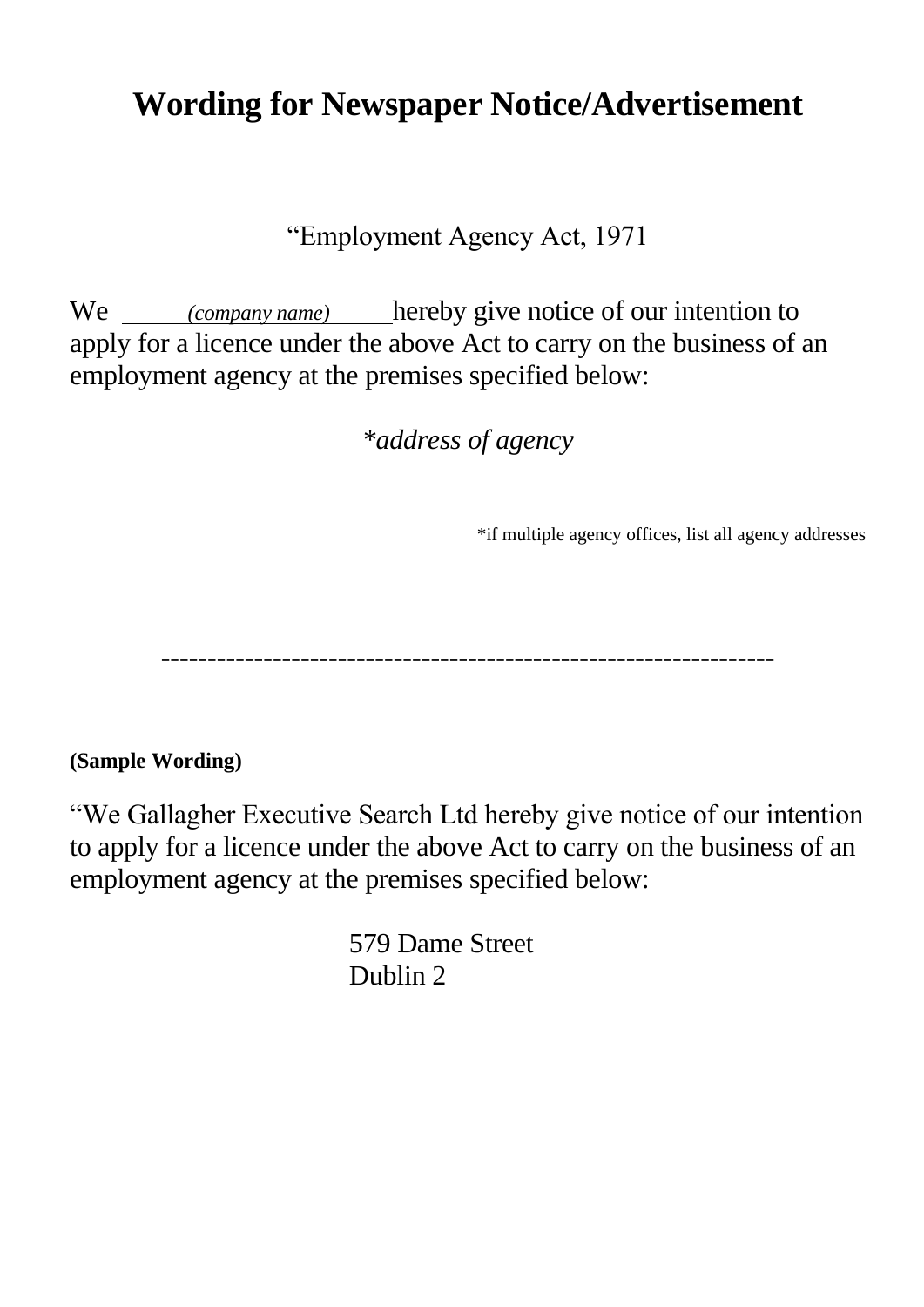# **Health and Safety Requirements Statement**

In order to obtain an employment agency licence an applicant must have a premises in the State, which conforms to standards of accommodation prescribed by Regulations made under the Employment Agency Act, 1971.

# **Please tick**  $(\sqrt{})$  boxes, sign and date, and return with your application forms.

- 1. I confirm that the means of access and egress of the premises is adequate in light of the anticipated volume of business.
- 2. I confirm that the premises are kept in a clean and tidy condition equipped with adequate heating, lighting and ventilation and that they do not constitute a danger to persons using them.
- 3. I confirm that, if I intend to interview persons on the premises, that the said premises contain accommodation enabling persons to be interviewed in private.
- 4. I confirm that the premises are equipped with adequate seating for the number of persons likely to attend at the premises.
- 5. I confirm that I have a current Safety Assessment.

(Under the Safety, Health and Welfare at Work, Act 2005)

### **I confirm that my/our business premises are in compliance with the above listed standards:**

| <b>Signature of applicant:</b>                      |  |  |  |  |  |  |  | Date: |  |  |  |  |  |
|-----------------------------------------------------|--|--|--|--|--|--|--|-------|--|--|--|--|--|
| <b>Print Name of Signatory:</b><br>(Block Capitals) |  |  |  |  |  |  |  |       |  |  |  |  |  |
| <b>Print Name of Agency:</b><br>(Block Capitals)    |  |  |  |  |  |  |  |       |  |  |  |  |  |
| <b>Print Agency Address:</b><br>(Block Capitals)    |  |  |  |  |  |  |  |       |  |  |  |  |  |
|                                                     |  |  |  |  |  |  |  |       |  |  |  |  |  |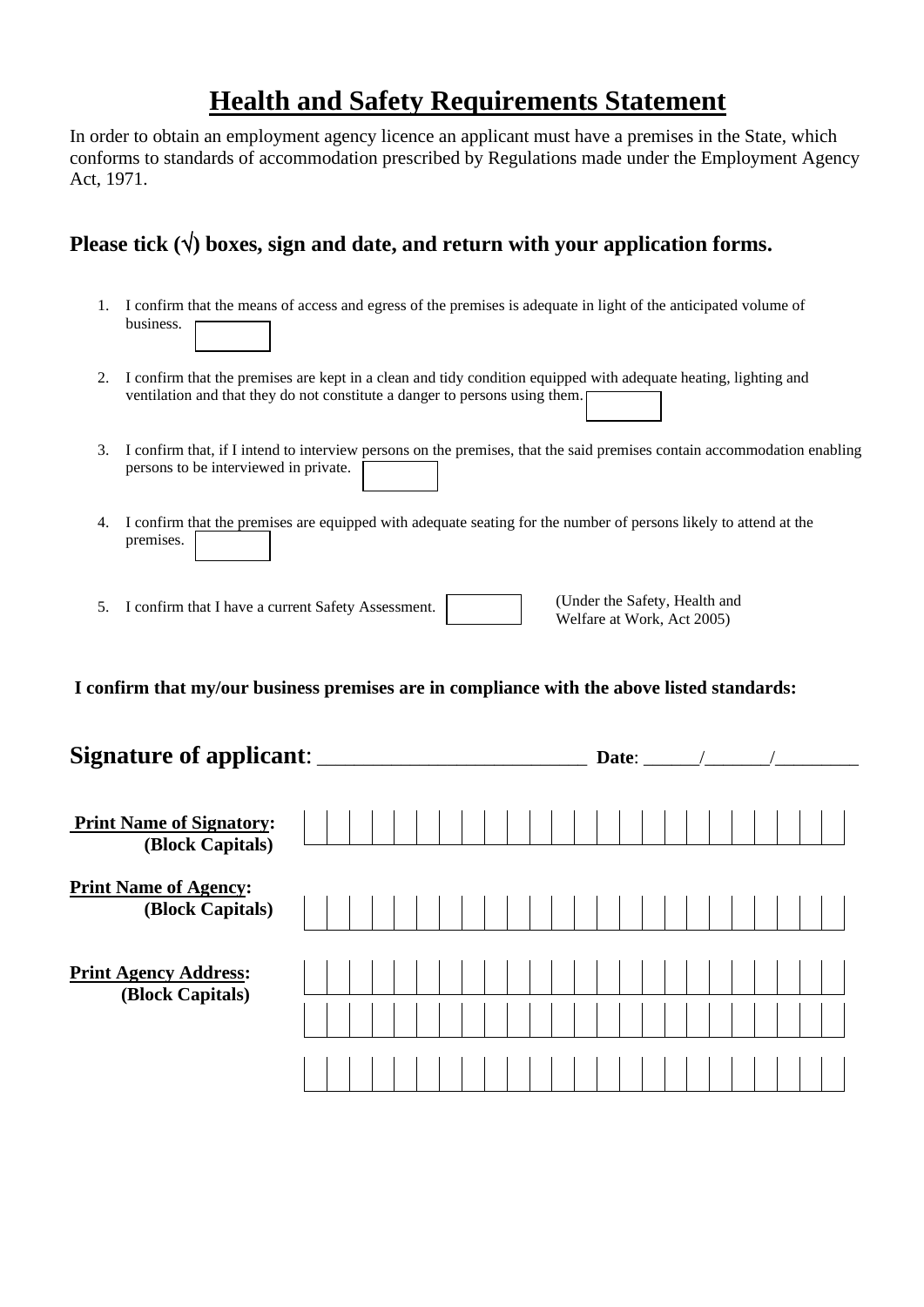## **Independent Referee (Number 1)**

\_\_\_\_\_\_\_\_\_\_\_\_\_\_\_\_\_\_\_\_\_

| 1  | (i)  | Name of Applicant for Licence:                         |     |
|----|------|--------------------------------------------------------|-----|
|    | (ii) | Name of Employment Agency:                             |     |
|    |      |                                                        |     |
|    |      |                                                        |     |
|    |      |                                                        |     |
| 2. |      | (a) Are you well acquainted with the<br>applicant? and | (a) |
|    |      | (b) if so, for how long?                               | (b) |
|    |      |                                                        |     |

3. Are you aware of any circumstances which, in your view, should disqualify the applicant from receiving a licence to carry on the business of an Employment Agency?

To the best of my belief, the above answers are correct.

Name: (Block Capitals): \_\_\_\_\_\_\_\_\_\_\_\_\_\_\_\_\_\_\_\_\_\_\_\_\_\_\_\_\_\_

| Signature:  |  |
|-------------|--|
| Occupation: |  |
| Address     |  |
| Tel. No.    |  |
| Date:       |  |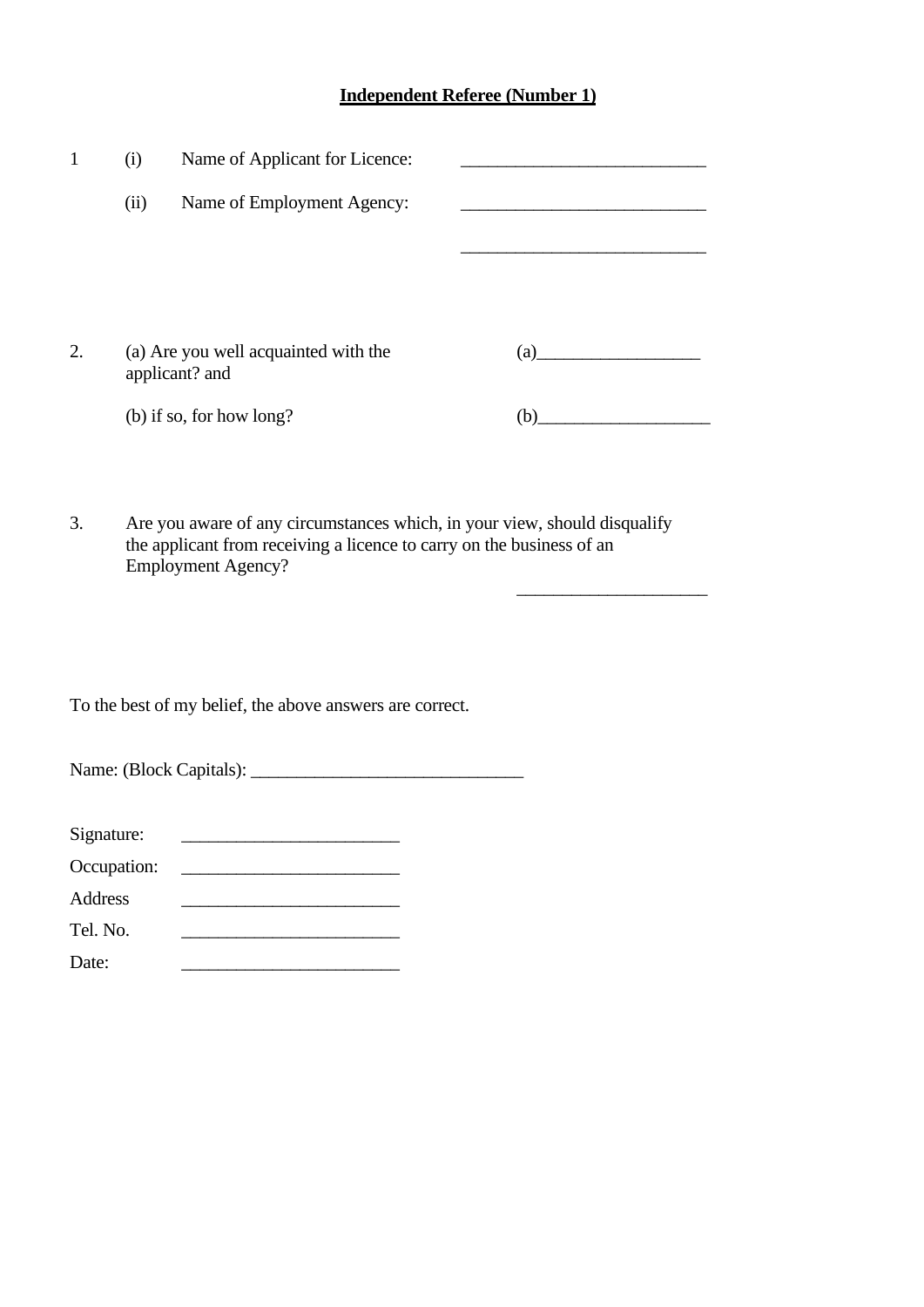# **Independent Referee (Number 2)**

 $\mathcal{L}_\text{max}$ 

| 1  | (i)  | Name of Applicant for Licence:                         |     |
|----|------|--------------------------------------------------------|-----|
|    | (ii) | Name of Employment Agency:                             |     |
|    |      |                                                        |     |
| 2. |      | (a) Are you well acquainted with the<br>applicant? and | (a) |
|    |      | (b) if so, for how long?                               | (b) |
|    |      |                                                        |     |

3. Are you aware of any circumstances which in your view should disqualify the applicant from receiving a licence to carry on the business of an Employment Agency?

To the best of my belief, the above answers are correct.

| Signature:  | the control of the control of the control of the control of the control of the control of |  |
|-------------|-------------------------------------------------------------------------------------------|--|
| Occupation: |                                                                                           |  |
| Address     |                                                                                           |  |
| Tel. No.    |                                                                                           |  |
| Date:       |                                                                                           |  |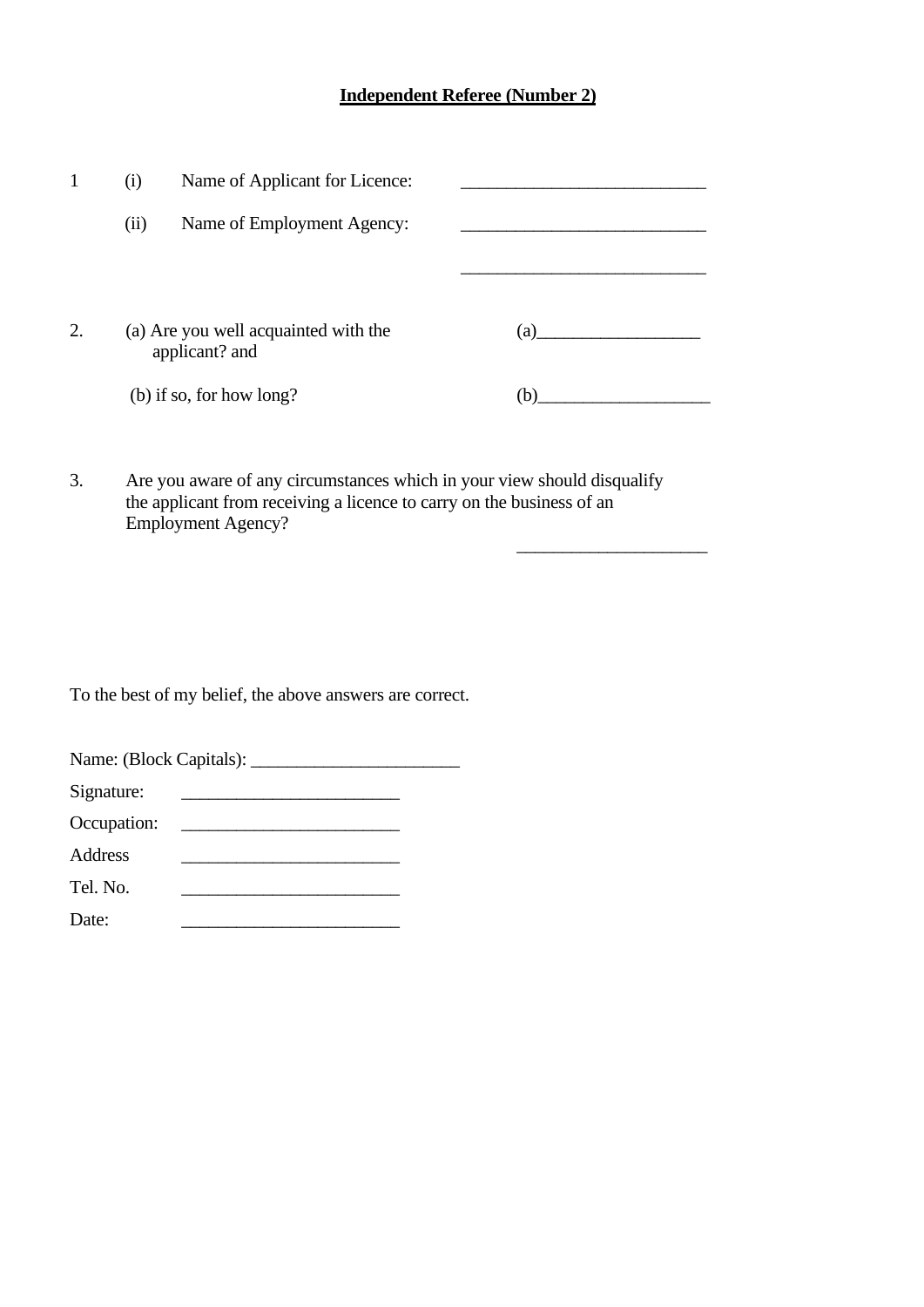

# **Guidelines for completing Vetting Invitation Form (NVB 1a)**

Please read the following guidelines before completing this form.

### **Miscellaneous**

The Form must be completed in full using **BLOCK CAPITALS** and writing must be clear and legible.

The Form should be completed in ball point pen.

Photocopies will not be accepted.

All applicants will be required to provide documents to validate their identity. (A copy of passport, or Driving licence or other documentation that contains Name, Address and photo graphic identification).

### **Personal Details**

Insert details for each field, allowing one block letter per box.

For Date of Birth field, allow one digit per box.

Please fill in your Email Address, allowing one character/symbol per box. This is required as the **invitation to the e-vetting website** will be sent to this address.

Please allow one digit per box for your contact number.

The Current Address means the address you are now living at.

The address fields should be completed in full, including Eircode/Postcode. No abbreviations.

### **Declaration of Application**

The applicant must confirm their understanding and acceptance of the two statements by **signing** the application form at Section 2 **and ticking the box** provided.

#### **Criminal record is defined as**

"criminal record", in relation to a person, means—

- (a) a record of the person's convictions, whether within or outside the State, for any criminal offences, together with any ancillary or consequential orders made pursuant to the convictions concerned, or
- (b) a record of any prosecutions pending against the person, whether within or outside the State, for any criminal offence,

"criminal offence" includes an offence under the law of a state other than the State that corresponds to an offence under the law of the State, where the act or omission constituting the offence under the law of the other state would, if committed in the State, constitute an offence under the law of the State;